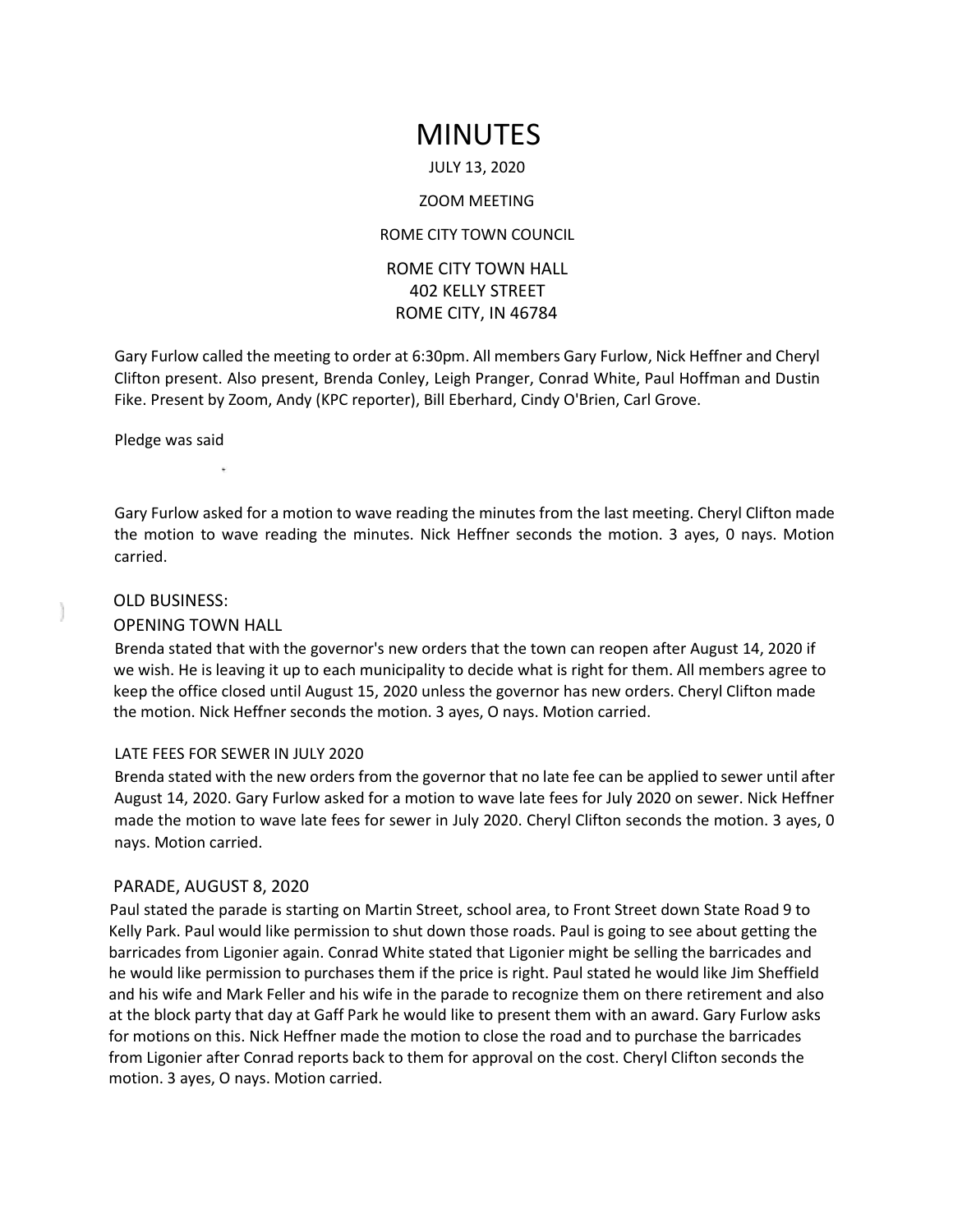## NEW BUSINESS.

s,

Justin Froelich, easement for parking at 108 Triplett Point This was not discussed due to Justin Froelich not present by Zoom or in person.

## IVANCIC NEW ADDRESS

Leigh Pranger stated a new address need approved for Michael and Susan Ivancic. This has been presented to the Plan Commission and gave a positive recommendation. The new address will be 8731 N 550 E, Kendallville, IN 46755. This is a barn that they turned into living quarters and there is a house on the property also. They needed the barn addressed. Gary Furlow asked for a motion. Nick Heffner made the motion to accept the new address. Cheryl Clifton seconds the motion. 3 ayes, O nays. Motion carried.

## ORDINANCE 2020-07 FIREARM FEES

Brenda stated as of July 1, 2020 the state changed their fees for firearm permits. Gary Furlow read the ordinance. Paul stated this goes with what the state changed. Gary Furlow asked for a motion. Cheryl Clifton made the motion to approve Ordinance 2020-07. Nick Heffner seconds the motion. 3 ayes, O nays. Motion carried.

# TOWN PROPERTY AT 611 JACKSON

Brenda stated no interested party yet for the town's property at 611 Jackson Street and it is listed at \$22,900.00 do you want to reduce the price? Gary suggested doping to \$19,900.00. All members agree. Gary stated for Leigh to contact our real estate agent. Gary Furlow asked for a motion. Nick Heffner made to motion to lower the price on the property at 611 Jackson to \$19,900.00. Cheryl Clifton seconds the motion. 3 ayes, O nays. Motion carried.

#### OPEN SEWER PLANT

Conrad White stated that people from all over are dumping their limbs, 2 by 4's, stumps and everything else in the recycle. It is very hard to keep up with loading this out to the sewer plant. Conrad would like to open the sewer plant 1 or 2 days a week for people to dump. Gary asked if there are camera up because this is supposed to be just for Rome City Residents. No camera is installed. Gary would like to get the cameras installed and have Bill do an ordinance about penalties will be applied if caught. Gary did not want to open the sewer plant. Nick stated we should close the recycle after the debris is removed and set up cameras and signs then reopen. Gary Furlow asked for a motion. Nick Heffner made the motion to close the recycle area where the limbs are being placed and get cameras and have Bill do an ordinance and install signage before we reopen. Cheryl Clifton seconds the motion. 3 ayes, O nays. Motion carried.

# TREVOR MOLEN REQUEST FOR NO TAP IN FEE

Brenda presented an email requesting no tap in fee for Trevor Molen new house. Leigh stated they installed there our grinder station for the Barn and Trevor's house on Bayview. Leigh stated the Molens will take care of the grinder station. Cheryl Clifton wants this all-in writing. Bill Eberhard stated an agreement needs to be done for this. Leigh will do the agreement and report back to the town council and Bill Eberhard. Gary Furlow asked for a motion. Cheryl Clifton made the motion to wave the tap in fees for Trevor Molen and an agreement paper needs to be signed by both owners that have tapped into the station. Nick Heffner seconds the motion. 3 ayes, 0 nays. Motion carried.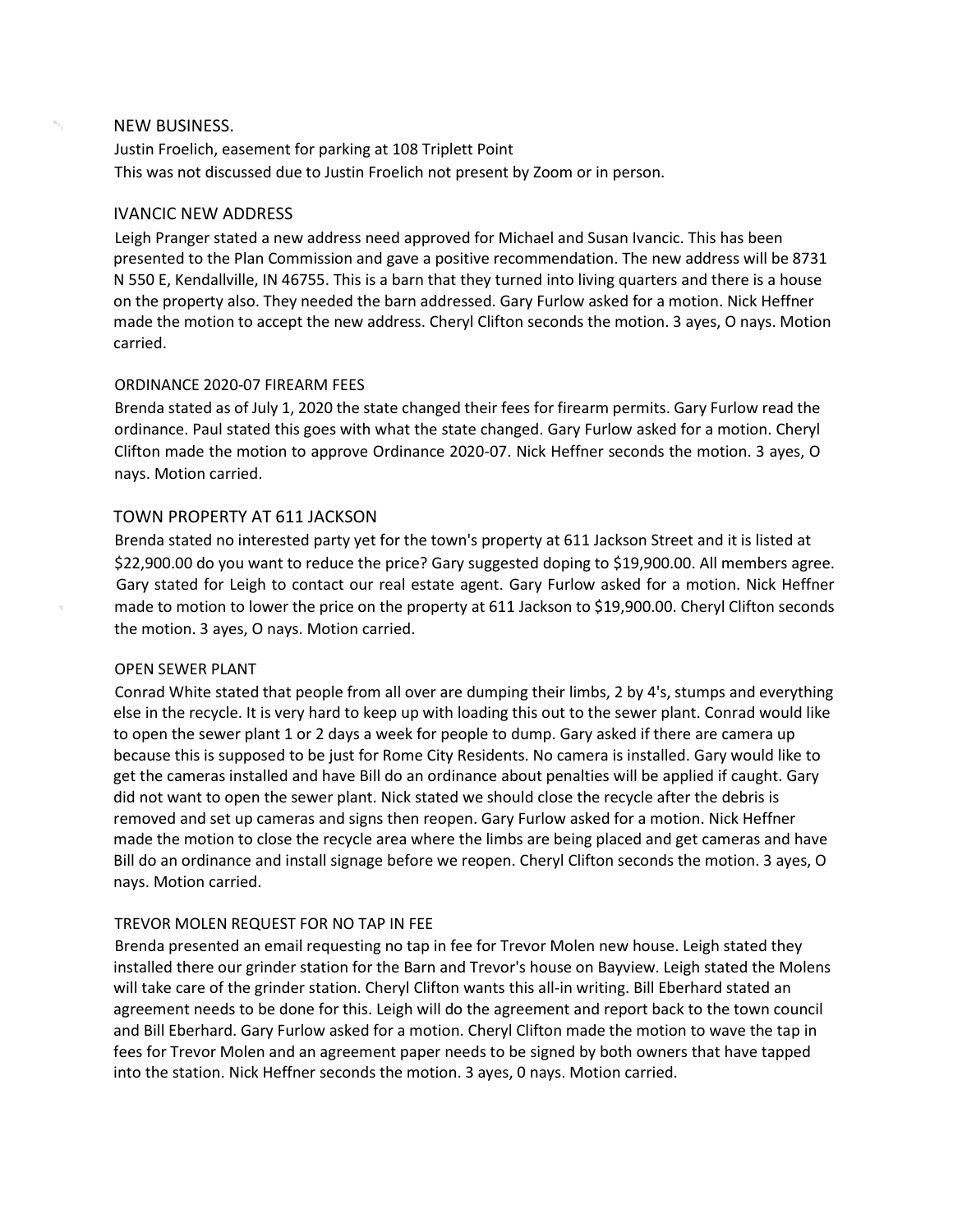## SIGNAGE FOR FRONT STREET SCHOOL CROSSING

Brenda presented a quote from Newman Signs for a pedestrian crossing sign with solar lights and a push button to turn it on. The quote for everything came out to \$5821.00. Brenda stated after checking around the cost for some of these signs were \$10,000.00 and up a piece. This cost includes the post and signage for 4 (2 on each side of street). This will be at Front Street where the school age children cross the road to go to school. Gary Furlow asked for a motion. Nick Heffner made the motion to get these signs. Cheryl Clifton seconds the motion 3 ayes, 0 nays. Motion carried.

## STRIPING ROADS

Leigh stated that she received 1 quote for restriping Front Street, Grove and Front and Washington for crossing and Lions Drive where the bike trail leads to Lions Drive. Cost from Asphalt Care is \$1225.00. Leigh needs to meet next week with the Park Board to see if they want the basketball courts done. Leigh needs a top dollar and approval for when other quotes are received. Nick Heffner stated the top dollar should be \$1500.00 for everything. All members agreed. Gary Furlow asked for a motion. Cheryl Clifton made the motion to approve striping for no more then \$1500.00. Nick Heffner seconds the motion. 3 ayes, O nays. Motion carried.

## SIDEWALKS

Leigh stated since we are putting in the cross walk on Front Street there should be sidewalks in place. She would like approval to send a letter to the property owners of Front and Grove. To see what they can do. Advance Rome City may be able to help the property owners with some of there share. All members agreed to have Leigh send out letter to the property owners about the future on sidewalks.

#### MILLERS SUPER VALUE

Cheryl Clifton stated that some people contacted her about Millers Super Value dumping their moping water on the newly paved alley. All members told Leigh to contact the Manager at Millers Super Value by phone and letter to not dump moping water on the alley.

# DEPARTMENTAL REPORTS:

# TOWN MANAGER (SEE ATTACHED)

Leigh stated she has a problem with so many generators that people are installing on there properties. They must be notified as to not to be using the showers, washer, ect. When they are using them because our pumps are not working when there is a power outage and our employees must go to the stations and hook up our portable generator to pump them down. Some employees were out all night and day doing this when there is no power. Bill Eberhard will contact other attorneys about this and see what the town can do to enforce this problem. Bill will report back to the council.

# STREET AND WASTEWATER (SEE ATTACHED) TOWN MARSHAL (SEE ATTACHED)

All council members thanked the Marshal Department for there work on July 4, 2020 during the fireworks.

CLAIMS PRESENTED FOR PAYMENT: TOWN FUNDS: \$101,994.57 SEWER OPERATING: \$83,581.60